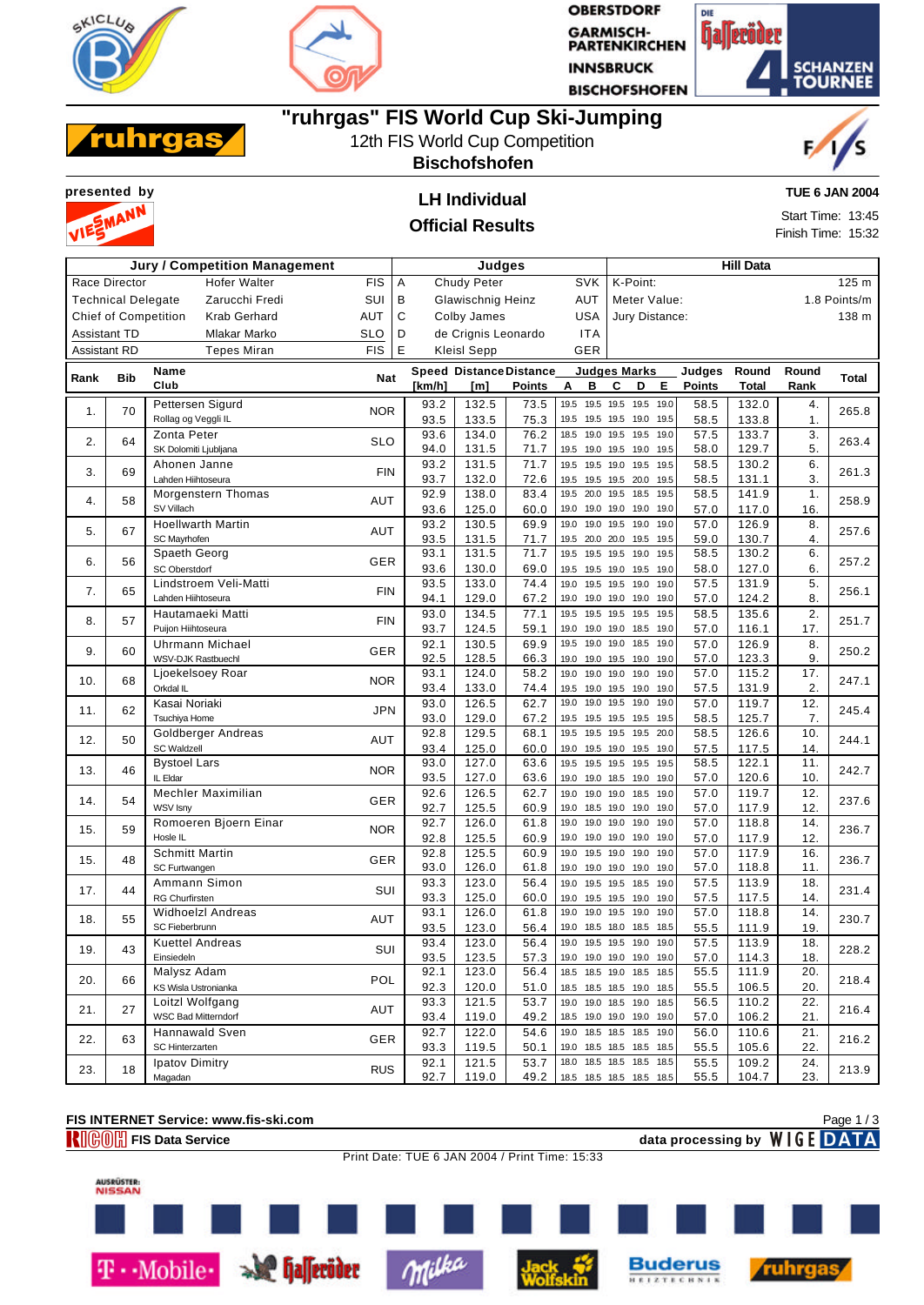



**OBERSTDORF GARMISCH-<br>PARTENKIRCHEN INNSBRUCK BISCHOFSHOFEN** 





## **"ruhrgas" FIS World Cup Ski-Jumping**

12th FIS World Cup Competition

**Bischofshofen**





# **Official Results**

**TUE 6 JAN 2004**

Start Time: 13:45 Finish Time: 15:32

| Rank | <b>Bib</b> | Name                                 | <b>Nat</b> |        | <b>Speed Distance Distance</b> |        |                          | <b>Judges Marks</b> |   |   |      | Judges        | Round        | Round | Total |
|------|------------|--------------------------------------|------------|--------|--------------------------------|--------|--------------------------|---------------------|---|---|------|---------------|--------------|-------|-------|
|      |            | Club                                 |            | [km/h] | [m]                            | Points | Α                        | в                   | C | D | Е    | <b>Points</b> | <b>Total</b> | Rank  |       |
|      |            | Schwarzenberger R.                   |            | 92.8   | 121.0                          | 52.8   | 18.5                     | 19.0 19.0 18.5      |   |   | 18.5 | 56.0          | 108.8        | 25.   |       |
| 24.  | 35         | TSU St. Veit                         | AUT        | 93.1   | 118.5                          | 48.3   | 18.5 18.5 18.5 18.5 18.5 |                     |   |   |      | 55.5          | 103.8        | 24.   | 212.6 |
|      |            | Kokkonen Akseli                      |            | 93.0   | 122.0                          | 54.6   | 18.5                     | 18.5 18.5 18.0      |   |   | 18.5 | 55.5          | 110.1        | 23.   |       |
| 25.  | 51         | Lahden Hiihtoseura                   | <b>FIN</b> | 93.2   | 116.5                          | 44.7   | 18.5 18.5 18.5 18.0 18.0 |                     |   |   |      | 55.0          | 99.7         | 26.   | 209.8 |
|      |            | <b>Bardal Anders</b>                 |            | 92.7   | 120.0                          | 51.0   | 19.0 18.0 18.5 18.5 18.5 |                     |   |   |      | 55.5          | 106.5        | 27.   |       |
| 26.  | 47         | Steinkjer Skiklubb                   | <b>NOR</b> | 93.1   | 117.0                          | 45.6   | 18.5 18.5 18.5 18.5 18.5 |                     |   |   |      | 55.5          | 101.1        | 25.   | 207.6 |
|      |            |                                      |            | 91.7   | 117.5                          | 46.5   |                          |                     |   |   |      | 55.0          | 101.5        | 29.   |       |
| 27.  | 39         | <b>Stensrud Henning</b><br>Hurdal IL | <b>NOR</b> |        |                                |        | 18.0                     | 18.0 19.0 18.5 18.5 |   |   |      |               |              |       | 198.0 |
|      |            |                                      |            | 92.1   | 115.0                          | 42.0   | 18.0 18.0 18.5 18.0 18.5 |                     |   |   |      | 54.5          | 96.5         | 27.   |       |
| 28.  | 42         | Hocke Stephan                        | <b>GER</b> | 93.1   | 118.5                          | 48.3   | 18.0                     | 18.5 19.0 18.5      |   |   | 18.5 | 55.5          | 103.8        | 28.   | 197.1 |
|      |            | WSV Oberhof 05                       |            | 93.2   | 113.5                          | 39.3   | 18.0                     | 18.0 18.0 18.0      |   |   | 18.0 | 54.0          | 93.3         | 28.   |       |
| 28.  | 41         | Hautamaeki Jussi                     | <b>FIN</b> | 93.1   | 120.0                          | 51.0   | 18.5 18.5 19.0 18.5      |                     |   |   | 19.0 | 56.0          | 107.0        | 26.   | 197.1 |
|      |            | Puijon Hiihtoseura                   |            | 93.4   | 112.0                          | 36.6   | 18.0 17.5 18.0 17.5 18.0 |                     |   |   |      | 53.5          | 90.1         | 29.   |       |
| 30.  | 45         | Yamada Hiroki                        | <b>JPN</b> | 92.7   | 117.0                          | 45.6   | 18.0 18.5 18.5 18.5      |                     |   |   | 18.5 | 55.5          | 101.1        | 30.   | 182.9 |
|      |            | Kitano Construction                  |            | 93.0   | 108.5                          | 30.3   | 17.5 17.0 18.0 17.0 17.0 |                     |   |   |      | 51.5          | 81.8         | 30.   |       |
| 31.  | 52         | Benkovic Rok                         | <b>SLO</b> | 93.2   | 117.5                          | 46.5   | 18.5 18.0 18.0 18.0      |                     |   |   | 18.5 | 54.5          | 101.0        | 31.   | 101.0 |
|      |            | <b>SC Menges</b>                     |            |        |                                |        |                          |                     |   |   |      |               |              |       |       |
| 32.  | 61         | Kiuru Tami                           | <b>FIN</b> | 92.7   | 117.5                          | 46.5   | 18.0 18.0 18.0 17.5 18.5 |                     |   |   |      | 54.0          | 100.5        | 32.   | 100.5 |
|      |            | Lahden Hiihtoseura                   |            |        |                                |        |                          |                     |   |   |      |               |              |       |       |
| 33.  | 15         | Dessum Nicolas                       | <b>FRA</b> | 91.7   | 114.5                          | 41.1   | 18.0 18.0 18.0 18.0 18.0 |                     |   |   |      | 54.0          | 95.1         | 33.   | 95.1  |
|      |            | Douanes CS Courchevel                |            |        |                                |        |                          |                     |   |   |      |               |              |       |       |
| 34.  | 22         | Ritzerfeld Joerg                     | GER        | 92.4   | 114.5                          | 41.1   | 18.0 17.5 18.0 17.5 18.0 |                     |   |   |      | 53.5          | 94.6         | 34.   | 94.6  |
|      |            | WSV Oberhof 05                       |            |        |                                |        |                          |                     |   |   |      |               |              |       |       |
|      |            | Funaki Kazuyoshi                     |            | 92.7   | 112.5                          | 37.5   | 18.0 18.5 18.5 18.5 18.5 |                     |   |   |      | 55.5          | 93.0         | 35.   |       |
| 35.  | 38         | <b>FIT</b>                           | JPN        |        |                                |        |                          |                     |   |   |      |               |              |       | 93.0  |
|      |            | Thurnbichler Stefan                  |            | 91.8   | 112.5                          | 37.5   | 18.0 18.5 18.5 18.5 18.5 |                     |   |   |      | 55.5          | 93.0         | 35.   |       |
| 35.  | 3          | Kitzbuehl SC                         | <b>AUT</b> |        |                                |        |                          |                     |   |   |      |               |              |       | 93.0  |
|      |            | Ingebrigtsen Tommy                   |            | 91.7   | 113.0                          | 38.4   | 18.0 17.5 18.0 17.5 18.0 |                     |   |   |      | 53.5          | 91.9         | 37.   |       |
| 37.  | 53         | <b>B</b> vaasen IL                   | <b>NOR</b> |        |                                |        |                          |                     |   |   |      |               |              |       | 91.9  |
|      |            | Erikson Johan                        |            | 92.7   | 113.5                          | 39.3   | 18.0 17.5 17.5 17.5 17.5 |                     |   |   |      | 52.5          | 91.8         | 38.   |       |
| 38.  | 13         | Holmens IF                           | <b>SWE</b> |        |                                |        |                          |                     |   |   |      |               |              |       | 91.8  |
|      |            | Kaiser Stefan                        |            | 92.2   | 112.5                          | 37.5   | 17.5 18.0 18.0 18.0 18.0 |                     |   |   |      | 54.0          | 91.5         | 39.   |       |
| 39.  | 4          | SV Achomitz                          | AUT        |        |                                |        |                          |                     |   |   |      |               |              |       | 91.5  |
|      |            | Koch Martin                          |            | 92.7   | 113.0                          | 38.4   | 17.5 18.0 18.0 17.5 17.0 |                     |   |   |      | 53.0          | 91.4         | 40.   |       |
| 40.  | 6          | SV Villach                           | AUT        |        |                                |        |                          |                     |   |   |      |               |              |       | 91.4  |
|      |            | Jones Clint                          |            | 93.4   | 112.0                          | 36.6   | 18.0 18.0 18.0 18.0 18.0 |                     |   |   |      | 54.0          | 90.6         | 41.   |       |
| 41.  | 29         | Steamboat Winter SpC                 | <b>USA</b> |        |                                |        |                          |                     |   |   |      |               |              |       | 90.6  |
|      |            | Liegl Florian                        |            | 92.6   | 112.0                          | 36.6   | 18.0 17.5 18.0 17.0 18.0 |                     |   |   |      | 53.5          | 90.1         | 42.   |       |
| 42.  | 37         | SV Raika Natters-Bergisel            | AUT        |        |                                |        |                          |                     |   |   |      |               |              |       | 90.1  |
|      |            | <b>Mueller Roland</b>                |            | 92.3   | 112.0                          | 36.6   | 18.0 17.5 18.0 17.5 17.0 |                     |   |   |      | 53.0          | 89.6         | 43.   |       |
| 43.  | 5          | SV Raika Natters-Bergisel            | AUT        |        |                                |        |                          |                     |   |   |      |               |              |       | 89.6  |
|      |            | Higashi Akira                        |            | 90.8   | 111.0                          | 34.8   |                          |                     |   |   |      | 53.5          | 88.3         | 44.   |       |
| 44.  | 33         | NIHON KUCHO                          | <b>JPN</b> |        |                                |        | 17.5 18.0 18.0 17.5 18.0 |                     |   |   |      |               |              |       | 88.3  |
|      |            |                                      |            |        |                                |        |                          |                     |   |   |      |               |              |       |       |
| 45.  | 32         | Peterka Primoz                       | <b>SLO</b> | 93.0   | 110.0                          | 33.0   | 18.0 17.5 17.5 18.0 18.0 |                     |   |   |      | 53.5          | 86.5         | 45.   | 86.5  |
|      |            | SK Triglav Kranj                     |            |        |                                |        |                          |                     |   |   |      |               |              |       |       |
| 46.  | 24         | Salumae Jens                         | <b>EST</b> | 92.2   | 108.5                          | 30.3   | 18.0 18.0 18.5 18.0 18.0 |                     |   |   |      | 54.0          | 84.3         | 46.   | 84.3  |
|      |            | Nomme Ski Club                       |            |        |                                |        |                          |                     |   |   |      |               |              |       |       |
| 47.  | 31         | Solem Morten                         | <b>NOR</b> | 92.4   | 108.5                          | 30.3   | 18.0 17.5 18.5 17.5 18.0 |                     |   |   |      | 53.5          | 83.8         | 47.   | 83.8  |
|      |            | Trondheim Skiklubb                   |            |        |                                |        |                          |                     |   |   |      |               |              |       |       |
| 48.  | 17         | Tachtahunov Asan                     | KAZ        | 92.0   | 107.0                          | 27.6   | 17.5 16.5 17.0 17.0 17.0 |                     |   |   |      | 51.0          | 78.6         | 48.   | 78.6  |
|      |            | Tschimbulak                          |            |        |                                |        |                          |                     |   |   |      |               |              |       |       |
| 49.  | 30         | Schneider Balthasar                  | AUT        | 93.0   | 100.5                          | 15.9   | 17.5 16.5 17.0 16.0 17.0 |                     |   |   |      | 50.5          | 66.4         | 49.   | 66.4  |
|      |            | SC Bregenzerwald                     |            |        |                                |        |                          |                     |   |   |      |               |              |       |       |
| 50.  | 26         | Kranjec Robert                       | <b>SLO</b> | 92.9   | 99.0                           | 13.2   | 15.5 15.5 16.0 15.5 15.5 |                     |   |   |      | 46.5          | 59.7         | 50.   | 59.7  |
|      |            | Triglav Kranj                        |            |        |                                |        |                          |                     |   |   |      |               |              |       |       |
|      |            |                                      |            |        |                                |        |                          |                     |   |   |      |               |              |       |       |

### **FIS INTERNET Service: www.fis-ski.com**

**FIGOM** FIS Data Service data processing by WIGE DATA

Print Date: TUE 6 JAN 2004 / Print Time: 15:33

Page 2 / 3



T · Mobile · Se halleröder